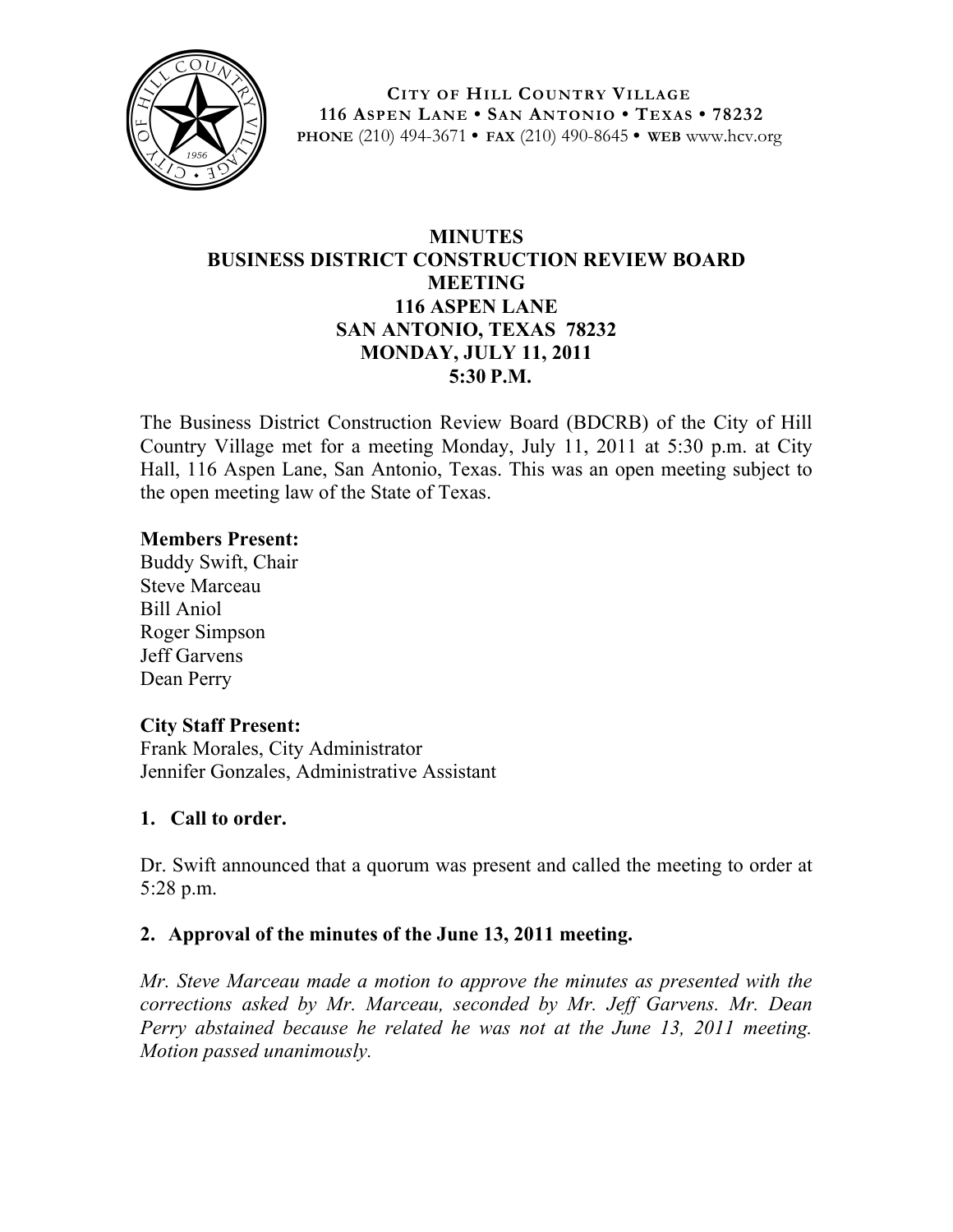**3. Discussion/action on approval of amendments to the Sign Ordinance, City Code Chapter 50.**

**Below are some of the changes the board wanted to make and are incorporated into the sign ordinance for amendments:**

- **A. Method of enforcement/fees – HCV officers to enforce sign ordinance.**
- **B. Size/location issues**
	- **1. Building signs –**
	- **2. Monument signs -**
	- **3. Pole/pylon signs - same except reduce height to 25-35 ft if electronic**
	- **4. Electronic or Non-Electric signs (can't have both) – electronic, can have both of they do not exceed the total square footage of that type of sign**
	- **5. Shopping Center Signs – Agenda item for Aug meeting**
	- **6. Lot Size – only lots with greater than 140 ft of frontage can have**
	- **7. Distance limitations between signs on adjacent lots – 25 ft side set backs**

#### **C. Specific Sign Variables**

- **1. Brightness – determined by candle lumens**
- **2. Message Duration – 1-10 minutes**
- **3. Transition time – 1-4 seconds**
- **4. Screening for light overhang – YES, from any residential area as seen from right angle (Look at SA ordinance)**
- **5. Flashing vs Non-Flashing – Non-Flashing**
- **6. Message content limitation – No Traveling/Scrolling message**
- **7. Shut off at night - NO**
- **8. Video vs Non-Video – Non-Video**

#### **D. Grandfathering of existing signs**

I spoke to Marc Schnall, City Attorney who related that signs that were currently in compliance with our ordinance would be grandfathered. – Grandfather all existing signs, if ownership changes, then they must comply with our ordinance.

#### **Steve Marceau wanted clarification on moving/flashing signs.**

**Mr. Perry related that these LED signs are the future, and we should allow commercial businesses to be competitive as long as they are not disturbing the community. He also thought we should not change the sign size.**